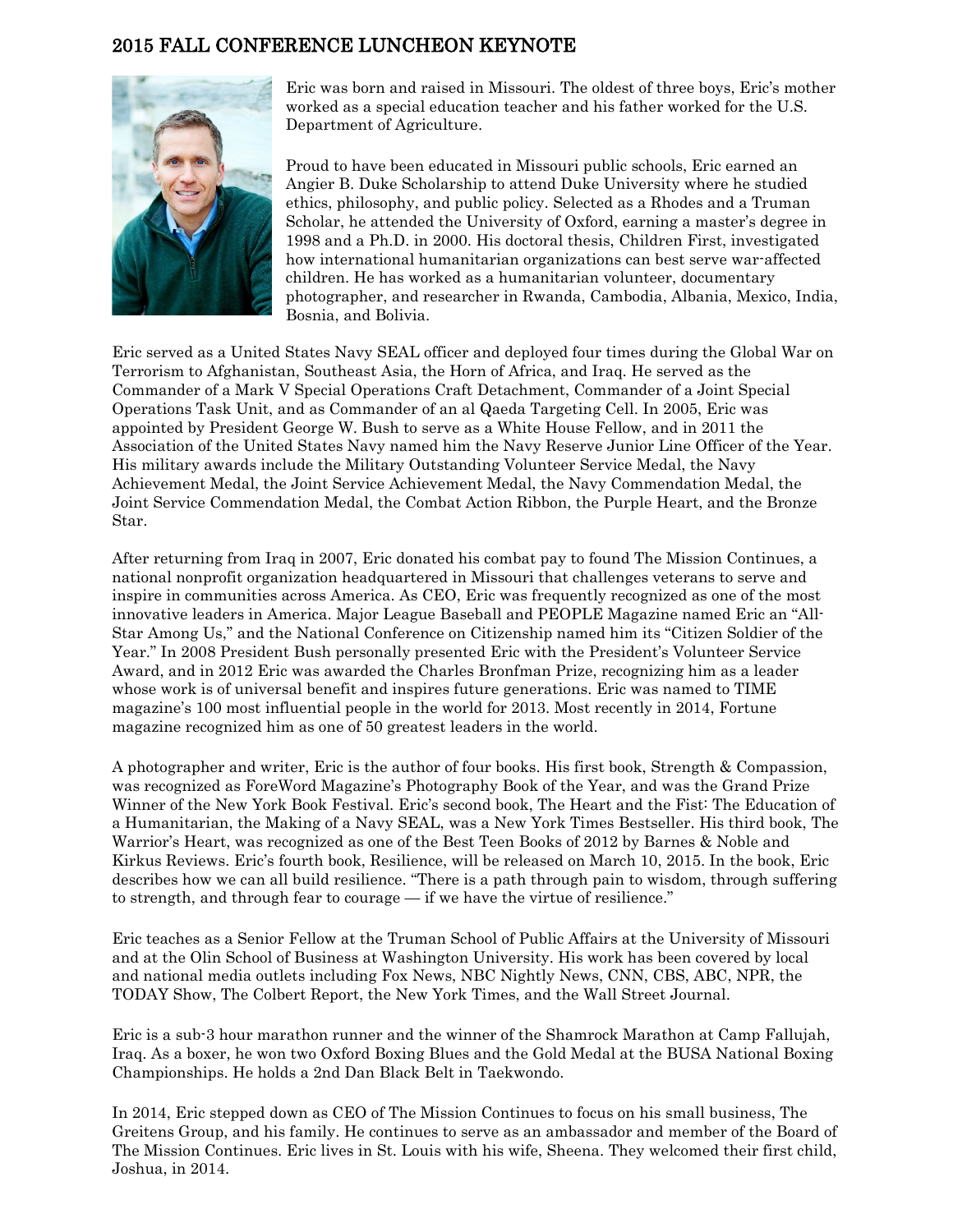## 2015 FALL CONFERENCE SPEAKERS



JEFF BARROW serves as Director of Missouri River Relief, an action-oriented, nonprofit organization headquartered in Columbia, Missouri. He has been involved with clean water issues since the early 1990s and has worked on a range of activities. He was a founding member of Show-Me Clean Streams and Greenbelt Land Trust of Mid-Missouri and served on the City of Columbia's Stormwater Task force and Planning & Zoning Commission. He also co-authored with Chad Pregracke a non-fiction book titled "From the

Bottom Up: One Man's Crusade to Clean America's Rivers" published by the National Geographic Society.

JERRY CROWNOVER was raised on a diversified livestock farm, deep in the heart of the Missouri Ozarks. For the first few years of his life, he did without the luxuries of electricity or running water and received his early education in one of the many one-room schoolhouses of that time. After graduation from Gainesville High School, he enrolled at the University of Missouri in their College of Agriculture, where he received a BS degree in 1974 and a Masters of Education Degree in 1977.



After teaching high school Vocational Agriculture for five years, Jerry enrolled at Mississippi State University where he received a Doctorate in Agricultural and Extension Education. Dr. Crownover then served as a Professor of Agricultural Education at Missouri State University for 17 years. In 1997, Dr. Crownover resigned his position as MSU to do what he originally intended to after he got out of high school—raise cattle.

Jerry now works and lives on a beef cattle ranch in Lawrence County, Missouri with his wife, Judy and sons, Seth and Zach. In addition to ranching, Jerry writes a bi-monthly column dealing with agriculture and life that appears in man magazines and newspapers throughout the Midwest. He has also appeared many time on Public Television as an original Ozarks Storyteller and travels throughout the U.S., presenting both humorous and motivational talks to farm and youth groups.

BRETT DINKINS serves as the President of the Missouri Community Betterment Board of Directors. Dinkins grew up in Annapolis, Mo before attending the University of Missouri majoring in Organizational Communication, Political Science, and minoring in Sociology. While attending school at the University of Missouri, Dinkins was awarded several accolades for his leadership. Dinkins was named one of Mizzou's "Top Fourteen Freshmen" for his service and leadership work throughout his first year and as a Junior was "tapped" into one of Mizzou's Six Secret Honor Societies for his commitment to scholarship, leadership. While at the University of Missouri,



Dinkins served as the Director of Fiscal Affairs for the largest student-led philanthropy on campus and raised more than \$70,000 for the local children's hospital. Dinkins is a volunteer staff member with the American Legion Missouri Boys State Program, a Missouri Freemason, and currently works as a Legislative Assistant for the Missouri House of Representatives.



MIKE DOWNING is the Director of the Missouri Department of Economic Development and a Certified Economic Developer (CEcD) authorized by the International Economic Development Council. In this position, Mike collaborates with local and regional economic developers in Missouri to facilitate the expansion and retention of existing businesses, promote international trade, promote Missouri's favorable business climate. Mike has a Master's degree in Public Administration from the University of Missouri-Columbia and a Bachelor's degree from Arkansas State University. A native Missourian from the Kennett area, Mike has been with DED from 1982, except for nearly two years as Executive Director for the Missouri CORE Partnership.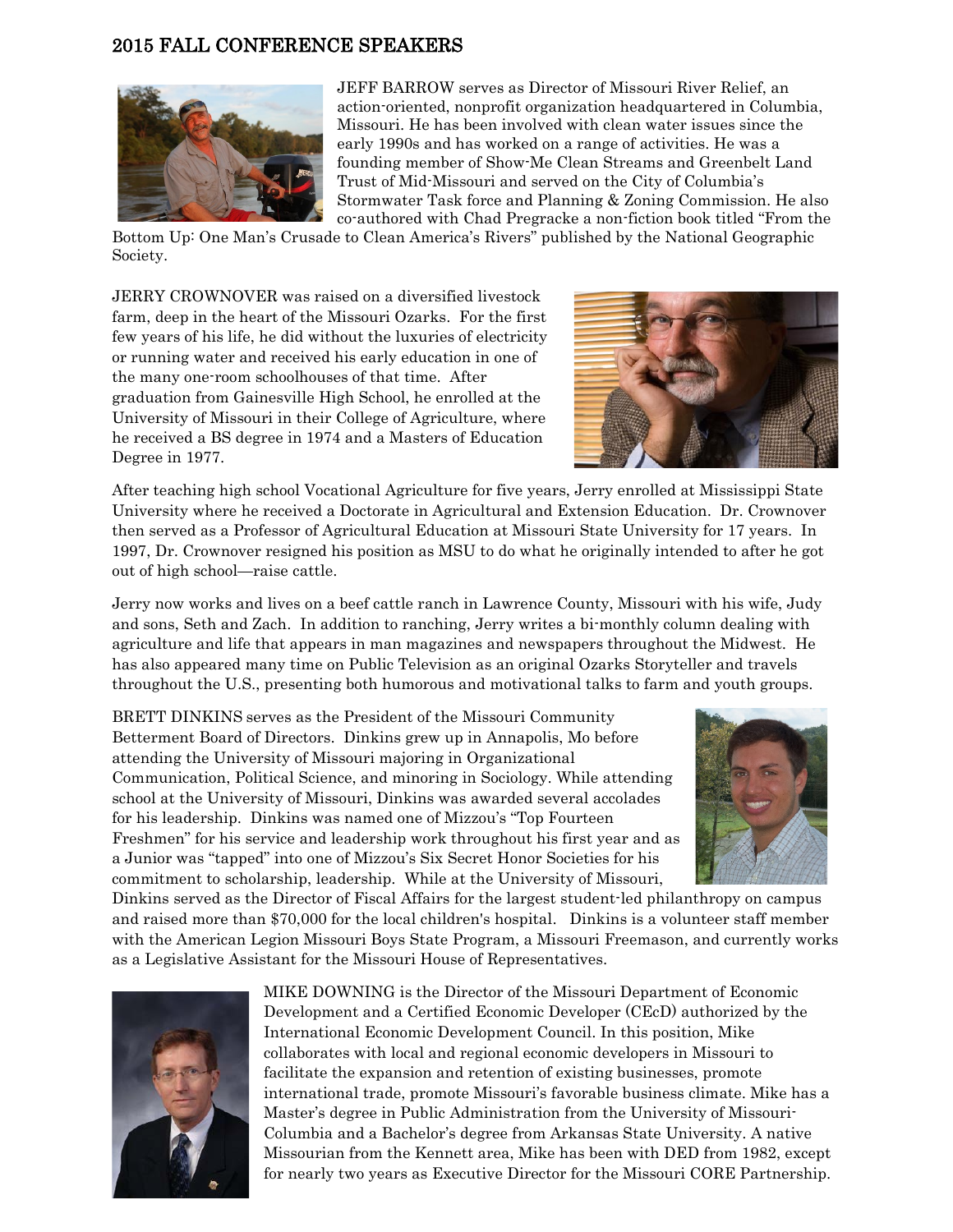LISA FRANKLIN, CEcD, EDFP, is a recognized leader in the economic development profession. With more than 28 years of experience providing value to economic development organizations and communities as both a practitioner and consultant, she is frequently called upon to provide innovative solutions for economic development organizations to improve the overall effectiveness of technology-led initiatives.

As Manager of Economic Development for KCP&L, Lisa's primary responsibility is to administer and manage KCP&L's Economic Development Local Partner Programs and LocationOne Information System (LOIS), an economic development site selection application that has grown rapidly over the last few years and now serves more than 10,000 communities across the United States.

Prior to joining KCP&L, Lisa held positions with the Missouri Department of Economic Development, Jackson County, MO Economic Development and Real-Info, an economic development consulting company. Lisa is an active member of the International Economic Development Council (IEDC), the Council for Community and Economic Research (C2ER), Utility Economic Development Association (UEDA), National Rural Economic Development Association (NREDA), the Missouri Economic Development (Past President) and has held numerous board positions with economic development organizations over her tenure as an economic development professional.

Lisa received the designation "Certified Economic Developer" (CEcD) from IEDC in 1995 and her "Economic Development Financial Professional" (EDFP) certification in 1997. She has received the MEDC Professional Economic Development of the Year in 1998, MEDC President's Marketing Award in 2005, MEDC President's Award in 2006, MEDC Counselor Designation in 2009, and MEDC Affiliate Member of the Year in 2012. She holds a bachelor's degree in marketing and management from Missouri Southern State University in Joplin, Missouri.

LUKE HOLTSCHNEIDER For the past 7 years, Luke Holtschneider has worked as a Project Manager for the Missouri Dept. of Economic Development (MoDED) covering 40 counties in Southwest Missouri. In that time, he has assisted businesses in locating, expanding and starting up operations, as well as assisted communities in making the necessary accommodations for these opportunities. Luke is transitioning into a new role for the MoDED which will have a direct focus on rural business and community development. His experience working in rural Missouri, along with his established network of resources and affiliates made him a great fit for this exciting new position. Luke currently serves on the Board of

Directors for Missouri Community Betterment, Missouri Rural Development Partners and as a District Director for the Missouri Economic Development Council.

> DAN LENNON is the Director of the Missouri Division of Tourism, bringing more than 20 years of successful strategic tourism marketing and brand management experience in both the private and public sectors in Missouri. He is responsible for shaping a marketing strategy that enhances the image of Missouri and entices more tourists – and the spending and tax revenue they generate -- to visit the State. Dan manages the daily operations of the Division and, working with staff and consultants, leads the development of marketing and public relations programs, manages the implementation of the strategic marketing plan, provides direction for annual domestic, international, and group tour work plans, consults widely with statewide

industry partners, and is a frequent speaker on Missouri tourism topics, representing the Division of Tourism at regional and national tourism and economic development conferences on a regular basis.

From 2003-2013, Dan served as Vice President of Marketing and Public Relations for the Branson Convention & Visitors Bureau, where he directed Branson's advertising, brand development, publications, website development, and public relations. A member of the singing Lennon Family, he was also co-producer and featured vocalist in the popular Lennon Brothers Swing Music Show at the Lawrence Welk Resort Theatre in Branson from 1994-2002.





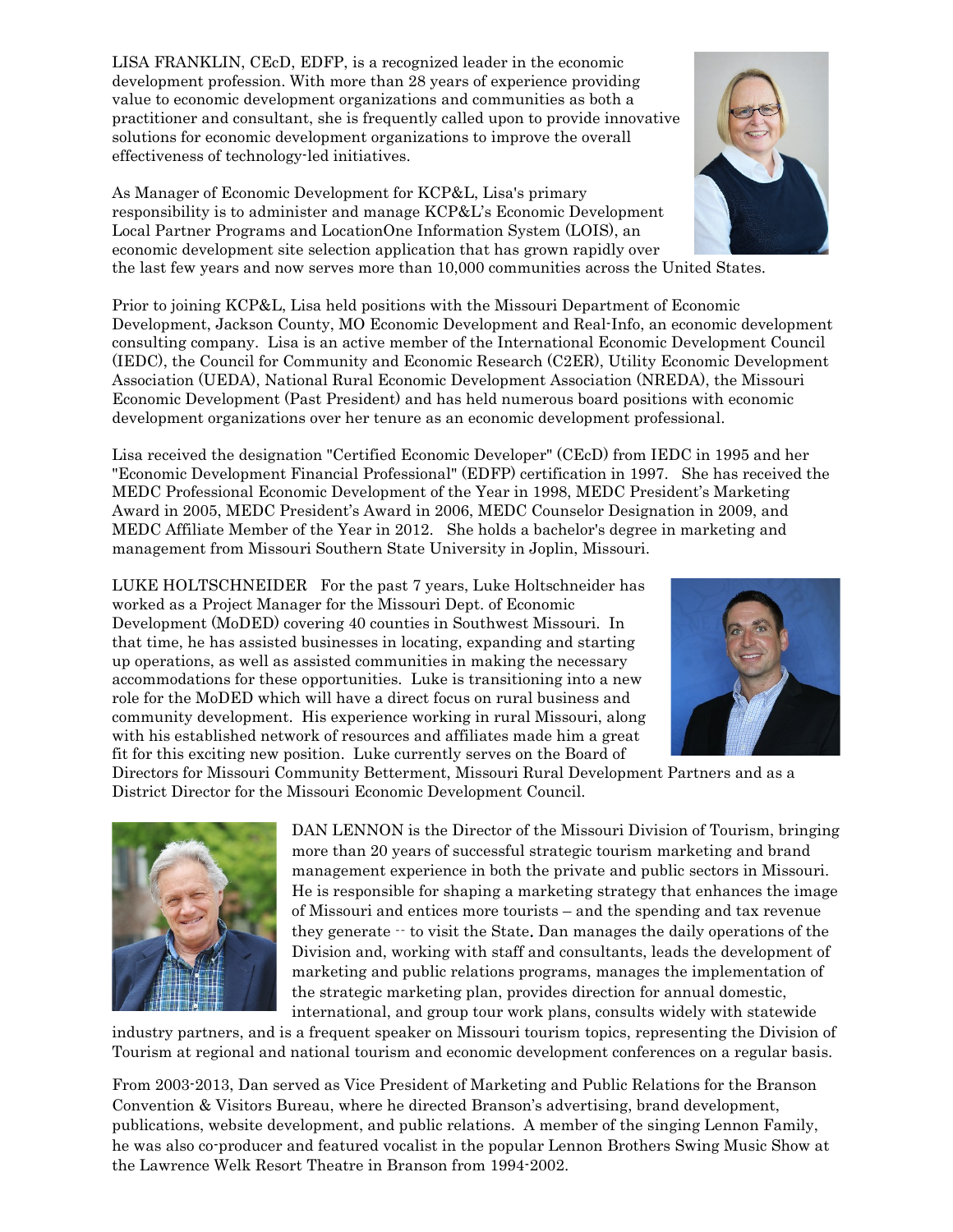A 2006 graduate of the Leadership Missouri Program of the Missouri Chamber of Commerce & Industry, Dan has degrees in English and Applied Linguistics from UCLA. In July 2010, he earned his Certified Destination Marketing Executive designation (CDME), completing an advanced educational program for tourism marketing professionals designed by Destination Marketing Association International (DMAI) and Purdue University.

MICAH MELLING is a digital marketing professional based in Washington, DC. Micah currently works in analytics and insights for the digital department at Edelman, the world's largest marketing communications firm. At Edelman, he contributes to a variety of consulting projects for Fortune 100 companies. Micah graduated summa cum laude from the University of Central Missouri in the spring of 2015, where he majored in economics and business management. A native of Clinton, MO, he was highly active in community projects throughout high school and college. Most notably,



he led a committee that successfully supported passage of a \$24 million school bond in 2013. Additionally, Micah served as a National Officer for DECA, a 200,000-member association of business students, where he worked with student groups across the country on communitydevelopment projects. After serving as an MCB judge in 2014, Micah is excited to be back with the organization for this conference.



RANDY RAILSBACK has served as Executive Director to the Green Hills Regional Planning Commission for 12 years. He was Executive Director of the Northwest Regional Council of Governments in Maryville, Missouri for 11 years prior to providing directorship to Green Hills RPC.

Randy's professional accomplishments have received nationwide attention for innovative community development practices.

His career experiences have encompassed all areas of community

development including grant writing and community/economic development activities for multiple counties and communities.

JASON RAY, AICP – Jason grew up as a military brat and graduated High School in the small town of Knob Noster, MO; he received a degree in Community and Regional Planning from Missouri State University in 2010. Since then, he has worked in the Joplin, MO region as Deputy Director of the Harry S Truman Coordinating Council (HSTCC) specializing in comprehensive planning, transportation planning, economic development, land use, disaster recovery, grant writing and management, and program development. Jason recently gained credentials from the American Institute of Certified Planners (AICP) and accepted a position with Missouri State University in Springfield.



Additionally, Jason has served on the Planning and Zoning Commission for Springfield, MO for 4 years, has been a community judge for MCB 4 years in a

row, is President of the American Planning Association's Ozark Mountain Section, and is involved in a number of other community and charitable organizations throughout SW Missouri.



SEAN SIEBERT - Dr. Sean Siebert is a passionate innovator with a focus on job creation through entrepreneurship and the acceleration of existing business. Through his efforts, Siebert has created an economic development model that binds education and economic development through entrepreneurship and innovation. Currently, Siebert serves as the Founder and C.E.O. of the strategic management firm Invent Yourself, LLC, and the Creator of the "Adopt An Innovator" Business Model for rural community redevelopment.